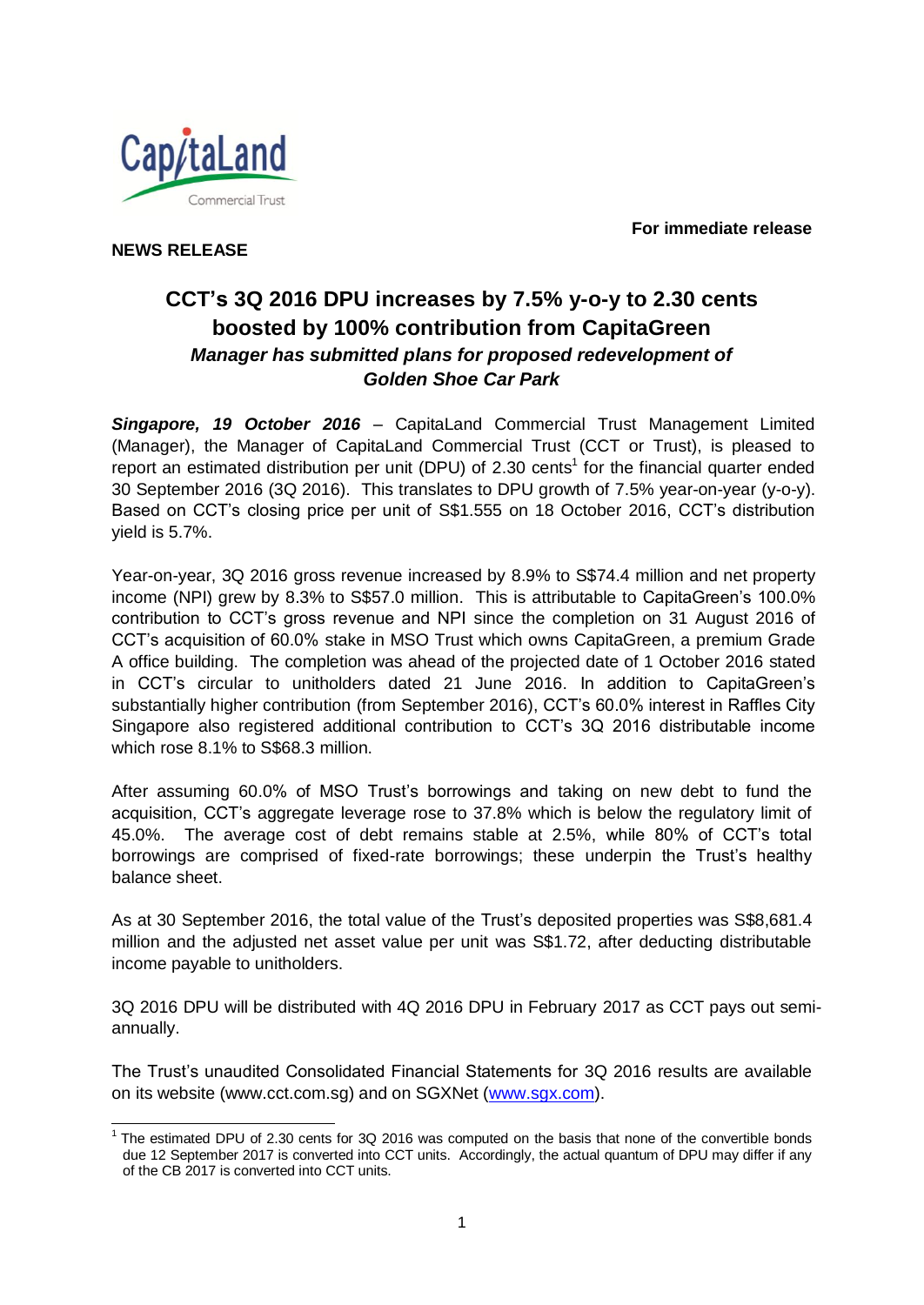#### **Summary of CCT Group Results**

|                                       | 3Q 2016      | 3Q 2015 | Change<br>% | YTD Sep 2016 | YTD Sep 2015 | Change<br>% |
|---------------------------------------|--------------|---------|-------------|--------------|--------------|-------------|
| Gross Revenue (S\$'000)               | 74.422       | 68,345  | 8.9         | 208.851      | 205.620      | 1.6         |
| Net Property Income (S\$'000)         | 57,028       | 52,671  | 8.3         | 160.507      | 160,498      | 0.0         |
| Distributable Income (S\$'000)        | 68,296       | 63,150  | 8.1         | 198.229      | 190,328      | 4.2         |
| Distribution Per Unit ("DPU") (cents) | $2.30^{(1)}$ | 2.14    | 7.5         | 6.69 $(1)$   | 6.45         | 3.7         |

Ms Lynette Leong, Chief Executive Officer of the Manager, said, "Despite market headwinds, CCT's portfolio has remained resilient with 97.4% occupancy rate which is still higher than market occupancy rate of 95.9% in 3Q 2016. Through proactive leasing efforts, negotiations for almost all leases expiring this year have been concluded. Only 8% of office portfolio leases by committed net lettable area will expire in 2017, and remain to be renewed. We will continue with our proactive efforts to attract and retain tenants to mitigate leasing risk."

Ms Leong added, "The completion of CapitaGreen's acquisition has given CCT's DPU a significant boost this quarter and is shining testament to the successful execution of our portfolio reconstitution strategy. We are currently seeking government approvals for the redevelopment of Golden Shoe Car Park into a one million square foot commercial development and hope to repeat the same value-creation success of CapitaGreen which was redeveloped from the former Market Street Car Park. We will update the market when there is significant progress. Another example of value creation is the rejuvenation works at Raffles City Shopping Centre which has commenced in the third quarter of 2016. Apart from enhancing the shopping experience, it will reinforce Raffles City Singapore's position as one of the country's top convention and tourism destinations as well as a place to do business."

In 3Q 2016, CCT signed approximately 151,000 square feet of new leases and renewals, of which 55% were new leases. New and renewed tenants in the quarter included ChemChina (Singapore) Pte Ltd, Scheuco Singapore Pte Ltd, TSMP Law Corporation and Westmont Hospitality Investments Asia Pte Ltd.

Monthly average office rent of CCT's portfolio increased by 2.7% quarter-on-quarter, marking 17 quarters of consecutive growth in portfolio average office rent.

#### Value Creation Projects

The Manager has submitted plans to the relevant government authorities to redevelop Golden Shoe Car Park, a 10-storey building strategically located at Raffles Place – into a higher-value commercial development with potential commercial gross floor area of approximately one million square feet. It will include an office tower of up to 280 metres above ground that is on par with the tallest buildings in the Central Business District. The site area is 5,973 square metres with remaining leasehold land tenure of approximately 65 years expiring 31 January 2081. If all goes according to plan, including financial feasibility, the Manager targets to complete construction of the new project in 2021. Please see separate news release dated 19 October 2016 titled, "CCT seeks approval to redevelop Golden Shoe Car Park into landmark commercial development in Raffles Place".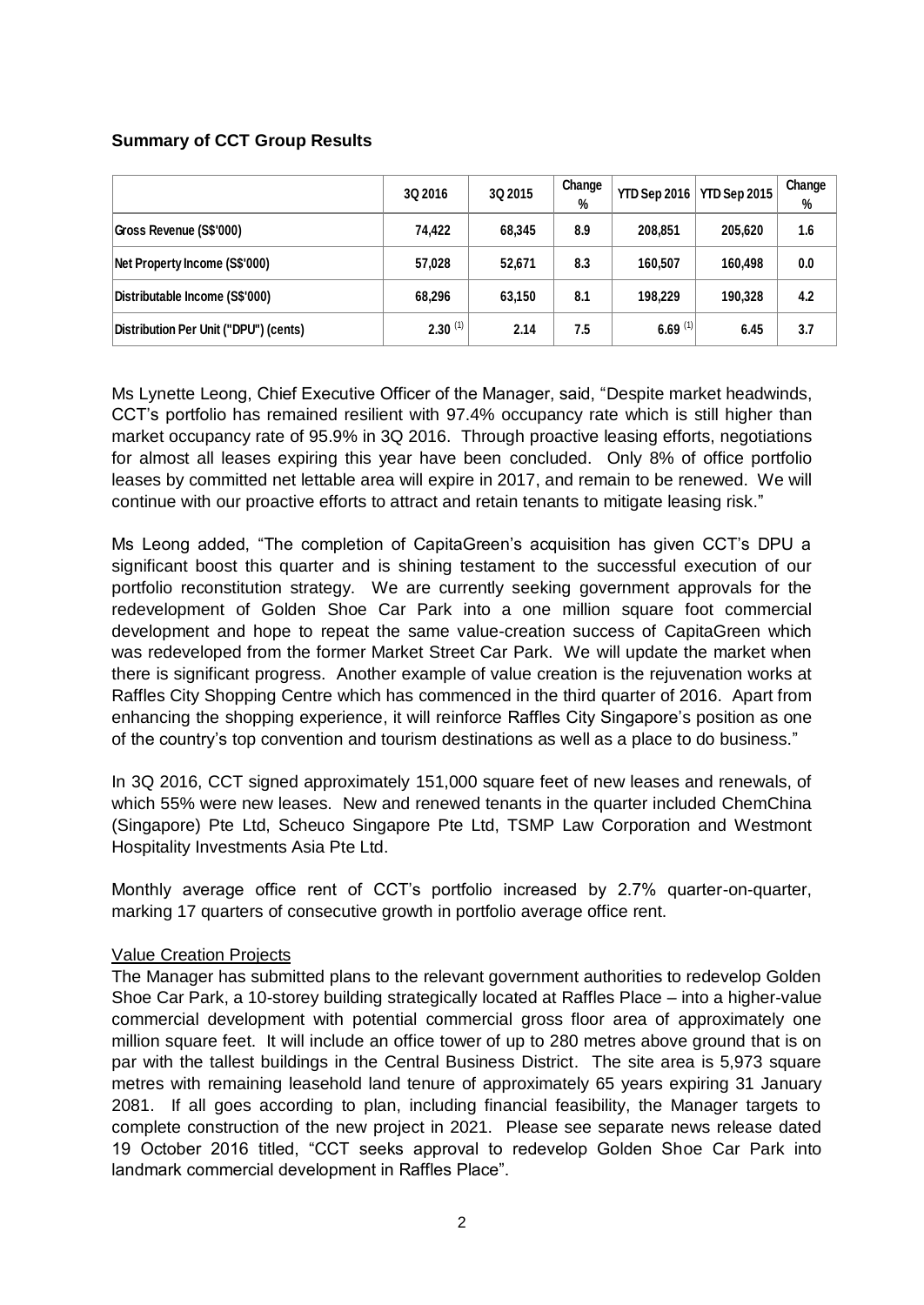Raffles City Shopping Centre will undergo an approximately S\$54.0 million rejuvenation of its interiors from 3Q 2016 to 1Q 2018. CCT owns 60.0% interest in Raffles City Singapore through RCS Trust.

#### Accolades

At the Securities Investment Association of Singapore (SIAS)  $17<sup>th</sup>$  Investors Choice Awards, CCT was named runner-up for Most Transparent Company in the REITs and Business Trust category.

CapitaGreen was named Winner of the inaugural Singapore Green Building Council-Building Construction Authority Sustainability Leadership Awards 2016 under the Commercial Category for Sustainability in Design & Performance.

### Outlook for Singapore Central Business District (CBD) Office Market

Despite the completion of a major office development in the CBD in the quarter, it did not cause market occupancy to deteriorate. In fact, Singapore's Core CBD occupancy rate registered a moderate increase to 95.9% in 3Q 2016. Average monthly Grade A office market rent continued to ease albeit by a more moderate 2.1% over 3Q 2016 to S\$9.30 per square foot, compared with the 4% decline over 2Q 2016.

## **About CapitaLand Commercial Trust** [\(www.cct.com.sg\)](http://www.cct.com.sg/)

CapitaLand Commercial Trust is Singapore's first commercial REIT with a market capitalisation of approximately S\$4.6 billion. CCT aims to own and invest in real estate and real estate-related assets which are income producing and predominantly used, for commercial purposes. The total value of CCT's deposited properties is S\$8.7 billion as at 30 September 2016 comprising a portfolio of 10 prime commercial properties in Singapore. The properties in Singapore are Capital Tower, Six Battery Road, One George Street, Raffles City (60.0% interest through RCS Trust), CapitaGreen (100.0% interest through MSO Trust), HSBC Building, Twenty Anson, Bugis Village, Wilkie Edge and Golden Shoe Car Park.

CCT has been a constituent of FTSE4Good Index Series (FTSE4Good), a series of benchmark and tradable indices derived from the globally recognised FTSE Global Equity Index Series. FTSE4Good is designed to track the performance of companies meeting international corporate responsibility standards and forms the basis for over 70 different funds and investment products.

CCT is managed by an external manager, CapitaLand Commercial Trust Management Limited, which is an indirect wholly owned subsidiary of CapitaLand Limited, one of Asia's largest real estate companies headquartered and listed in Singapore.

Issued by CapitaLand Commercial Trust Management Limited (Company registration no. 200309059W)

Analyst contact Ho Mei Peng CapitaLand Commercial Trust Management Head, Investor Relations & Communications DID: (65) 6713 3668 Mobile: (65) 9668 8290 Email: ho.meipeng@capitaland.com

Media contact Chia Sher Ling **CapitaLand** AVP, Group Communications DID: (65) 6713 3672 Mobile: (65) 8223 9991 Email: chia.sherling@capitaland.com